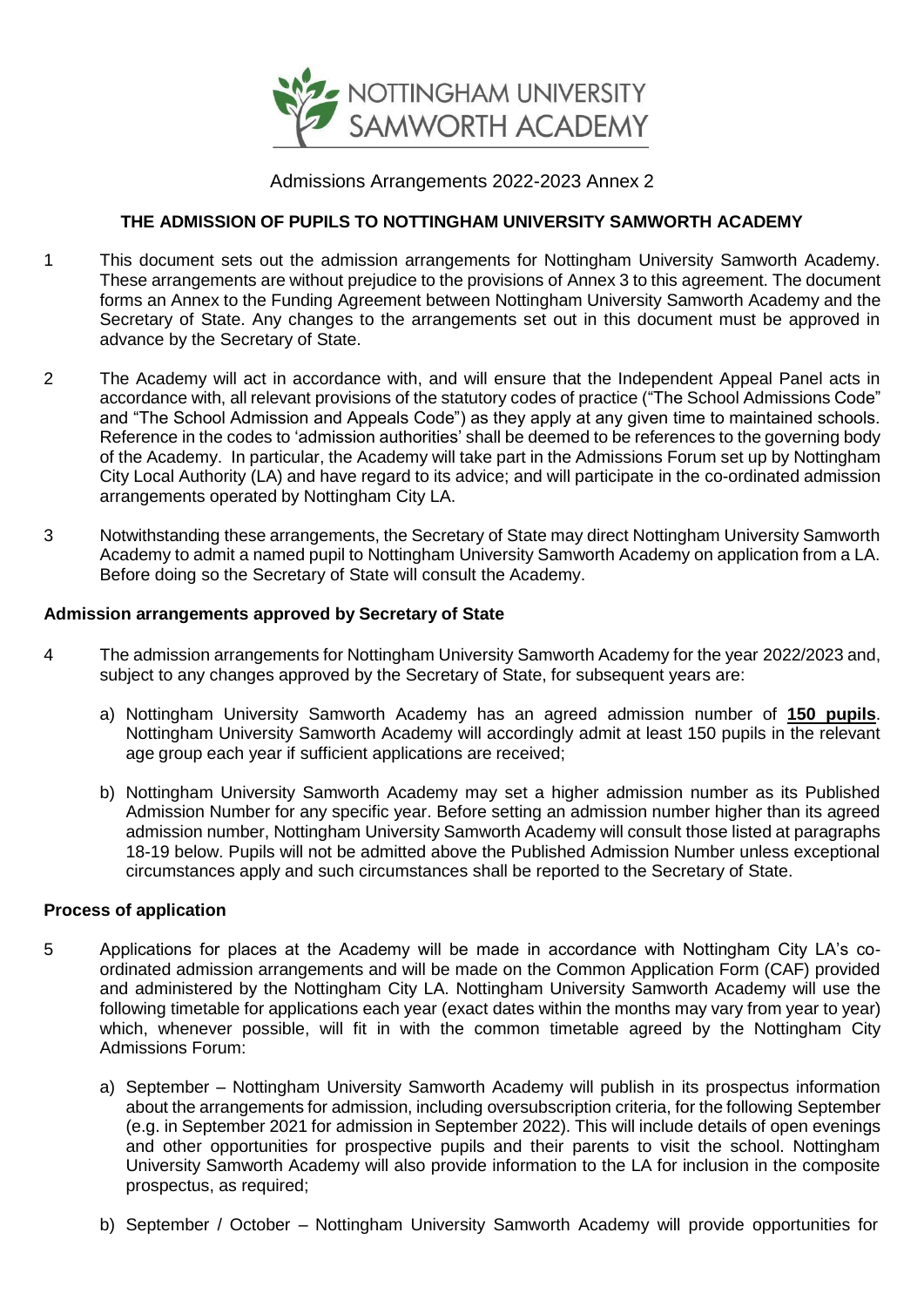parents to visit the Academy;

- c) October CAF to be completed and returned to the LA to administer
- d) LA sends applications to Academy
- e) Academy sends list of pupils to be offered places to LA
- f) February LA applies agreed scheme for own schools, informing other LA's of offers to be made to their residents.
- g) 1st March offers made to parents.

#### **Consideration of applications**

6 Nottingham University Samworth Academy will consider all applications for places. Where fewer than 150 applications are received, Nottingham University Samworth Academy will offer places to all those who have applied.

#### **Consideration of late applications**

7 Nottingham University Samworth Academy will consider late applications for places. Applications received late but before 5.00 pm on **30th November 2021** for good reason will be accepted and notified on the **National Offer Day (1st March 2022).** All other late applications, including those received later than 5.00 pm on 30th November 2021, will be dealt with after the National Offer Day.

#### **Procedures where Nottingham University Samworth Academy is oversubscribed**

- 8 Where the number of applications for admission is greater than the published admissions number, applications will be considered against the Academy's admissions criteria. After the admission of pupils with statements of Special Educational Needs or Educational, Health and Care Plan, where Nottingham University Samworth Academy is named on the statement or plan, the criteria will be applied in the order in which they are set out below:
	- a) Places will first be allocated to a 'looked after child' or a child who was previously looked after but immediately after being looked after became subject to an adoption, child arrangements, or special guardianship order. A looked after child is a child who is (a) in the care of a local authority, or (b) being provided with accommodation by a local authority in the exercise of their social services functions in accordance with section 22(1) of the Children Act 1989 at the time of making an application to a school. An adoption order is an order under the Adoption Act 1976 (see section 12 adoption orders) and children who were adopted under the Adoption and Children's Act 2002 (see section 46 adoption orders). A 'child arrangements order' is an order settling the arrangements to be made as to the person with whom the child is to live under section 8 of the Children Act 1989 as amended by section 14 of the Children and Families Act 2014. Section 14A of the Children Act 1989 defines a 'special guardianship order' as an order appointing one or more individuals to be a child's special guardian (or special guardians). Those children who appear (to the admission authority) to have been in state care outside of England and ceased to be in state care as a result of being adopted
	- b) Children with a severe or profound hearing loss who would benefit from the deaf friendly provision available at the Academy (supporting documents from a social worker, doctor, or other relevant professional will be required in this instance);
	- c) Children with a social or other medical need who would demonstrably benefit from the provision available at the Academy (supporting documents from a social worker, doctor, or other relevant professional will be required in this instance);
	- d) Children residing in the catchment area served by the Academy (see map attached) with sibling(s) living at the same term-time address who currently attend the school in year 10 or below and will continue to do so on the date of admission;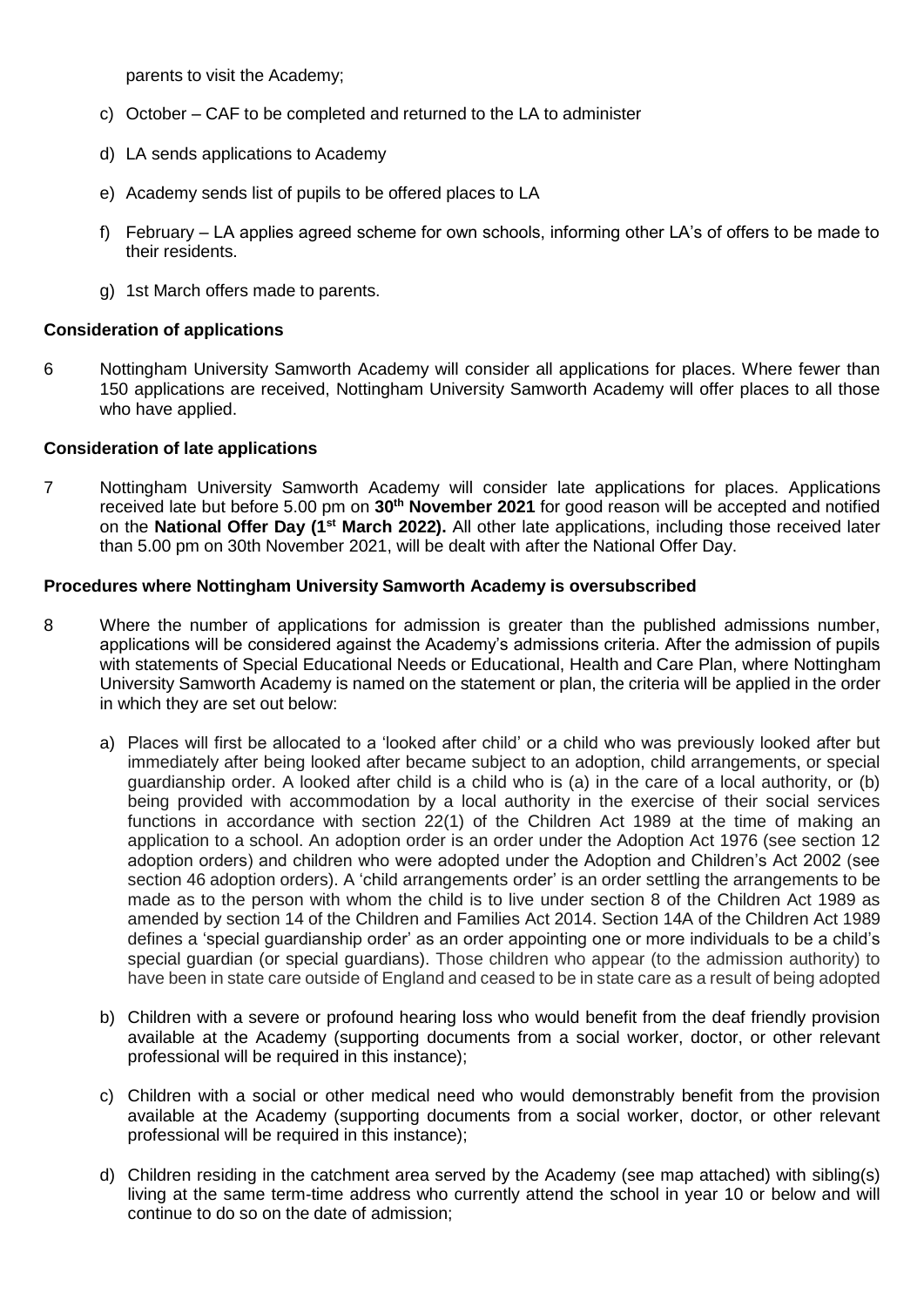**Note 3:** The term 'sibling' is to include children living in the same household under the care of the same genetic parent(s) or carer(s).

**Note 4:** Where applications are received in respect of twins, triplets or children of other multiple births, the Academy will endeavour to offer places in the same school, admitting above the planned admission number where necessary. If this is not possible, the parent / carer will be asked which child(ren) should take up the place(s). The parent / carer will still have a right of appeal against a refusal of a place.

**Note 5:** In the event that a child lives with different parents at different times or their definitive term-time address is queried, the Governors reserve the right to request proof of address (i.e. child benefit papers) for any child.

**Note 6:** 'Term-time address' is defined as the address at which a child lives for at least 50% of the school week, Monday to Friday.

- e) children who attended Firbeck Academy at the closing date for applications, and reside in the catchment area;
- f) other children residing in the catchment area served by the Academy;

**Note 7:** For each of (a) to (f) above, if there are more applicants than places available under any criteria, places for that criteria will be allocated by random allocation (for example, by bingo ball or a randomised electronic ballot), the process of which will be overseen and adjudicated by someone independent of the Academy.

- g) children who attended Firbeck Academy at the closing date for applications, but reside outside the defined catchment area.
- h) children living outside the catchment area, with sibling(s) living at the same term-time address who currently attend the school in year 10 or below and will continue to do so on the date of admission
- i) other children living outside the catchment area.

**Note 8:** For each of (g) and (i) above, if there are more applicants than places available under any criteria, places for that criteria will be allocated on the basis of proximity to the Academy. Proximity will be determined by using straight line measurement from the mid-point of the Academy's main entrance doors (52º 57' 51.6º N, 1º 14' 5.3º W) to the middle of the front door of the child's home. Where necessary, if two or more addresses are measured at the same distance, lots will be drawn to order these.

#### **Operation of waiting lists**

- 9 Subject to any provisions regarding waiting lists in the LA's co-ordinated admission scheme, the Academy will operate a waiting list. Where in any year Nottingham University Samworth Academy receives more applications for places than there are places available, a waiting list will operate until the end of the Autumn Term 2022. This will be maintained by Nottingham University Samworth Academy and it will be open to any parent to ask for his or her child's name to be placed on the waiting list, following an unsuccessful application.
- 10 Children's position on the waiting list will be determined solely in accordance with the oversubscription criteria set out in paragraphs 8 (a)-(i) of this Annex. Where places become vacant they will be allocated to children on the waiting list in accordance with the oversubscription criteria.

**Note 11:** In the event that the Academy is over-subscribed and a waiting list is in operation, the Governors reserve the right to withdraw any place which has not been accepted after a period of one calendar month from the date of an offer being made to parents / carers. After the first 14 days of the offer being made, a reminder letter will be sent to ascertain whether the offer is accepted or declined.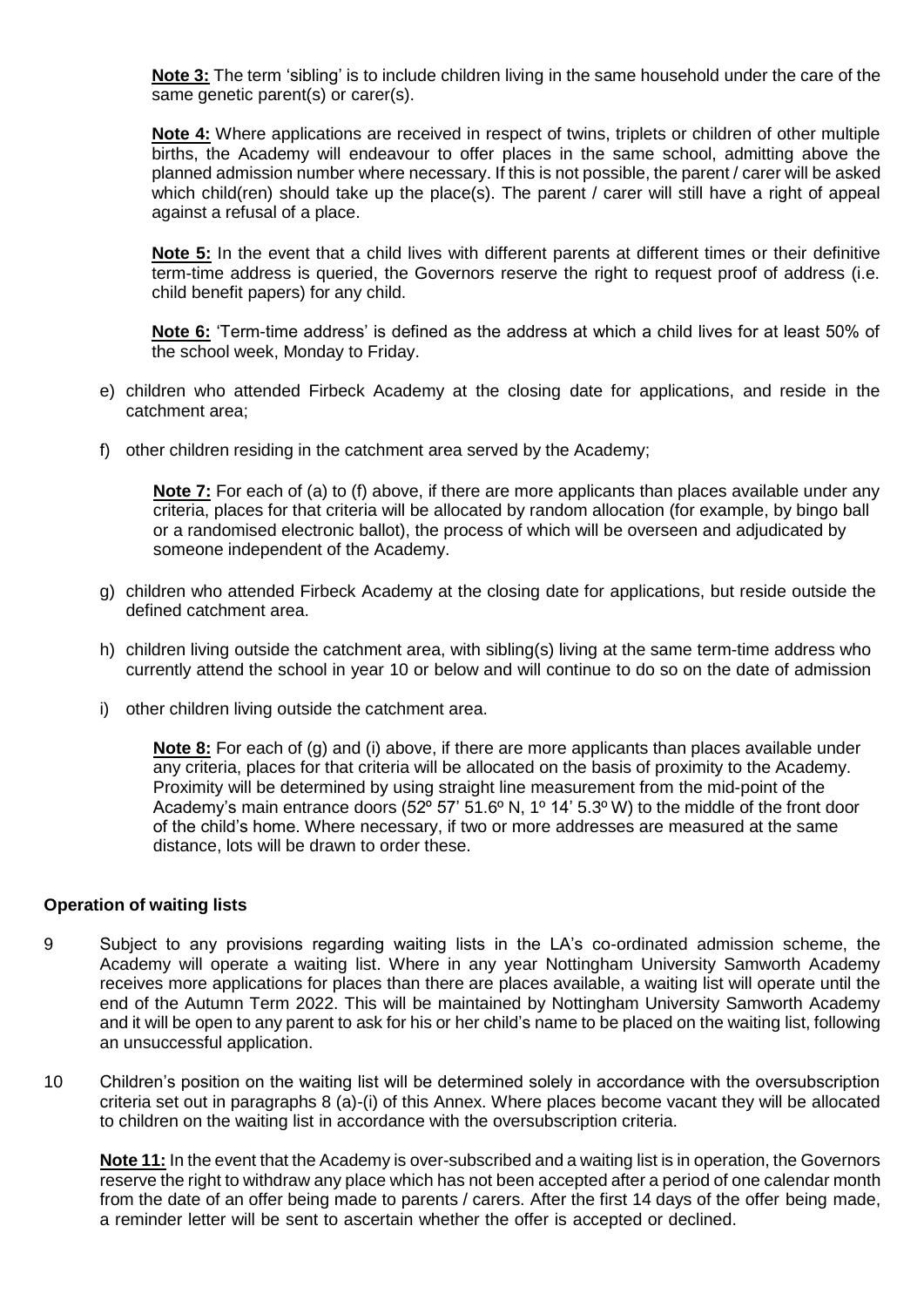Subsequent reasonable attempts will be made to contact parents / carers, but if no response is received within the timescale the Academy may withdraw the offered place, and Nottingham City Admissions office will be instructed to re-offer the place to a child on the waiting list.

# **Arrangements for Appeals Panels**

11 Parents will have the right of appeal to an Independent Appeal Panel if they are dissatisfied with an admission decision of Nottingham University Samworth Academy. The Appeal Panel will be independent of the Academy. The arrangements for Appeals will be in line with the School Admission and Appeals Code published by the Department for Education as it applies to Foundation and Voluntary Aided schools. The determination of the appeal panel will be made in accordance with the School Admission and Appeals Code and it is binding on all parties. The Academy should prepare guidance for parents about how the appeals process will work and provide parents with a named contact who can answer any enquiries parents may have about the process.

Appeals should be sent to the Nottingham University Samworth Academy Independent Appeals Panel, c/o the Head of School, within 20 school days from the date of the refusal letter.

## **Arrangements for admission to Post 16 provision**

12 Nottingham University Samworth Academy will publish specific criteria in relation to minimum entrance requirements for the range of courses available based upon GCSE grades or other measures of prior attainment for all students wishing to study courses in Years 12 & 13. If places for Year 12 are oversubscribed, applications will be evaluated using the methods outlined above in section 8, and a waiting list operated as in sections 9 and 10. Admission numbers will be subject to section 16 below.

**Note 11:** The Academy has capacity for 100 pupils in each year 12 and 13. External admissions are initially limited to a maximum of 20 per year, but if the number of pupils transferring from year 11 to year 12 from within the academy is less than our overall capacity we may be in a position to admit more than 20 external candidates up to our overall capacity per year group.

13 There will be a right of appeal to an Independent Appeals Panel for unsuccessful applicants – see paragraph 11.

## **Arrangements for admitting pupils to other year groups, including replacing any pupils who have left Nottingham University Samworth Academy**

14 Subject to any provisions in the LA's co-ordinated admission arrangements relating to applications submitted for years other than the normal year of entry, the Academy must consider all such applications and if the year group applied for has a place available, admit the child - unless paragraphs 3.8 and 3.12 of the School Admissions Code are applicable. If more applications are received than there are places available, the oversubscription criteria shall apply. Parents whose application is turned down are entitled to appeal – see paragraph 11.

## **Requests for Admissions outside the normal age groups**

15 Parents / Carers can make a request for admission outside of the normal age groups

## **Fair Access**

16 Nottingham University Samworth Academy participates in the Nottingham City Fair Access Protocol. Consideration will be given to requests from the Fair Access panel for 'hard to place' students

## **Arrangements for admission of pupils as Nottingham University Samworth Academy builds to its full capacity**

17 Nottingham University Samworth Academy opened on 1 September 2009 with a Published Admission Number relating solely to pupils in Year 7. Pupils in subsequent year groups will have been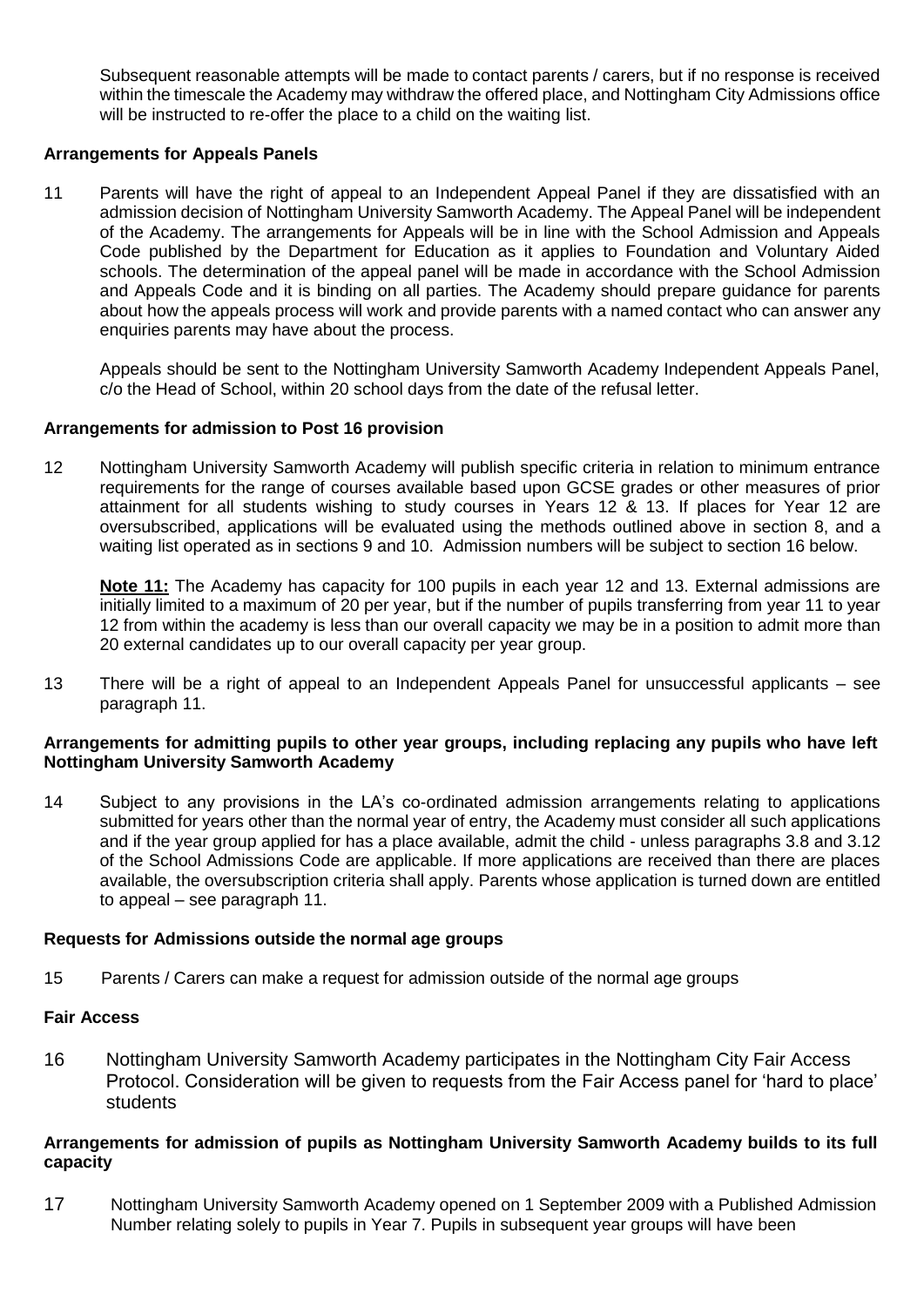transferred automatically from the predecessor school, William Sharp School, which closed on 31 August 2009.

- 18 During the period from 1 September 2009 to the admission of Year 7 in September 2013 there was not a Published Admission Number against which to consider applications for admission to all Year groups each year in the Academy. From September 2013 there will be a Published Admission Number for each year group – 150 pupils.100 pupils in each of Years 12 and 13.
- 19 Admission to any Year group will be based upon the size of teaching groups already existing in Nottingham University Samworth Academy and the efficient use of resources.
- 20 There will be a right of appeal to the Independent Appeal Panel for unsuccessful applicants see paragraph 11.

## **II: ANNUAL PROCEDURES FOR DETERMINING ADMISSION ARRANGEMENTS Consultation**

- 21 Nottingham University Samworth Academy shall consult each year on changes to its proposed admission arrangements.
- 22 Nottingham University Samworth Academy will consult by 1st March:
	- a) parents of children between the ages of two and eighteen who are resident in Nottingham City;
	- b) other persons in Nottingham City who in the opinion of the admission authority have an interest in the proposed admissions;
	- c) all other admission authorities within Nottingham City; and
	- d) the local authority for Nottingham City.

## **Determination and publication of admission arrangements**

23 Following consultation, Nottingham University Samworth Academy will consider comments made by those consulted. Nottingham University Samworth Academy will then determine its admission arrangements by 15<sup>th</sup> March of the relevant year and notify those consulted what has been

## determined.

## **Publication of admission arrangements**

- 24 Nottingham University Samworth Academy will publish its admission arrangements each year once these have been determined, by:
	- a) copies being sent to the offices of Nottingham City LA;
	- b) copies being made available without charge on request from the Academy.
- 25 The published arrangements will set out:
	- a) the name and address of the Academy and contact details;
	- b) a summary of the admissions policy, including oversubscription criteria;
	- c) a statement of any religious affiliation;
	- d) numbers of places and applications for those places in the previous year; and
	- e) arrangements for hearing appeals.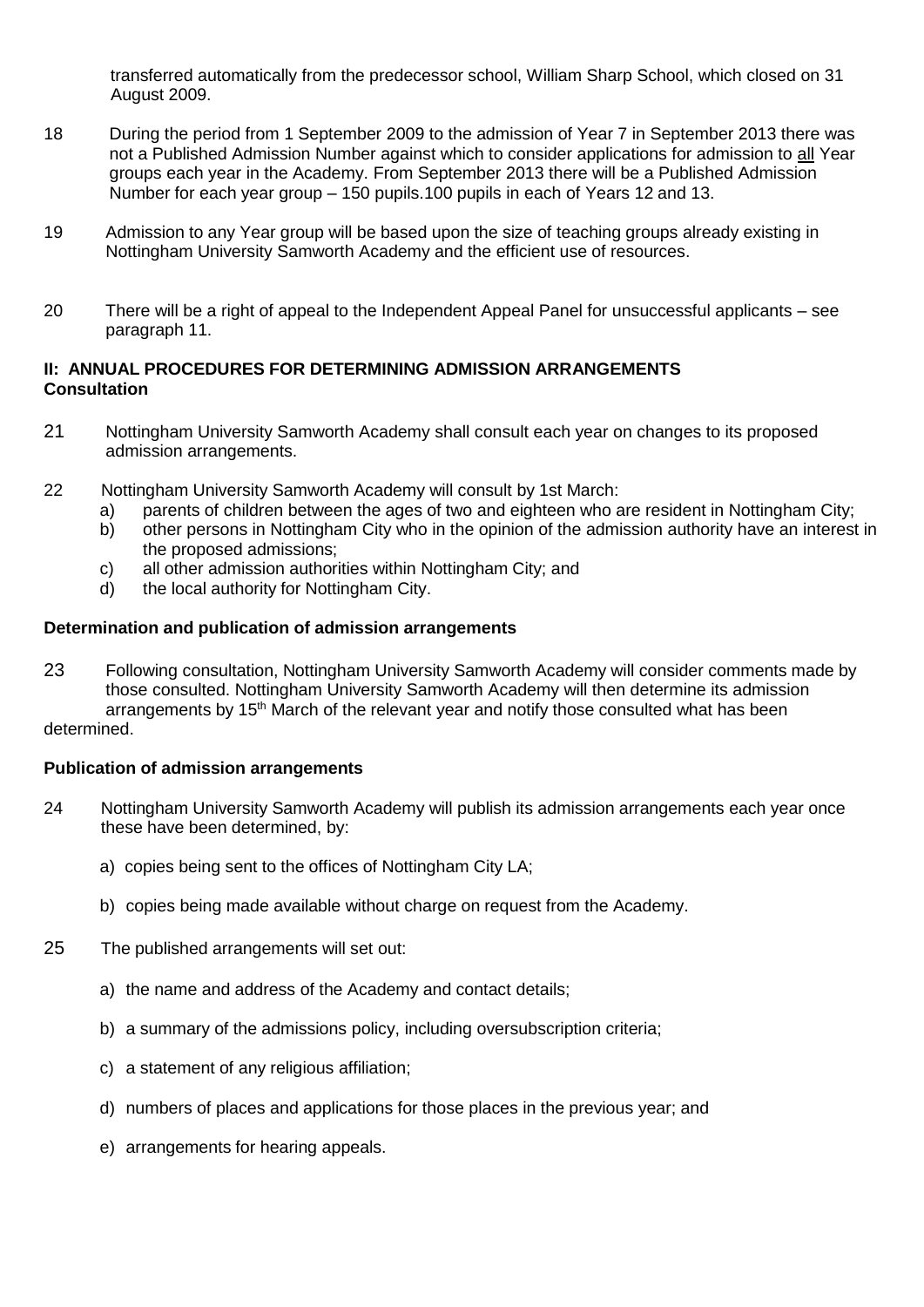# **Representations about admission arrangements**

- 26 Where any of those bodies that were consulted, or that should have been consulted, make representations to Nottingham University Samworth Academy about its admission arrangements, Nottingham University Samworth Academy will consider such representations before determining the admission arrangements. Where the Academy has determined its admission arrangements and notified all those bodies whom it has consulted and any of those bodies object to the Academy's admission arrangements they can make representations to the Secretary of State. The Secretary of State will consider the representation and in so doing will consult Nottingham University Samworth Academy. Where he judges it appropriate, the Secretary of State may direct Nottingham University Samworth Academy to amend its admission arrangements.
- 27 Those consulted have the right to ask Nottingham University Samworth Academy to increase its proposed Published Admissions Number for any year. Where such a request is made, but agreement cannot be reached locally, they may ask the Secretary of State to direct Nottingham University Samworth Academy to increase its proposed Published Admissions Number. The Secretary of State will consult Nottingham University Samworth Academy and will then determine the Published Admission Number.
- 28 In addition to the provisions at paragraphs 23 and 24 above, the Secretary of State may direct changes to Nottingham University Samworth Academy's proposed admission arrangements and, in addition to the provisions above, the Secretary of State may direct changes to the proposed Published Admissions Number.

#### **Proposed changes to admission arrangements by Nottingham University Samworth Academy after arrangements have been published**

- 29 Once the admission arrangements have been determined for a particular year and published, Nottingham University Samworth Academy will propose changes only if there is a major change of circumstances. In such cases, Nottingham University Samworth Academy must notify those consulted under paragraph 18 – 19 above of the proposed variation and must then apply to the Secretary of State setting out:
	- a) the proposed changes;
	- b) reasons for wishing to make such changes;
	- c) any comments or objections from those entitled to object.
- 30 Nottingham University Samworth Academy is required by its funding agreements to comply with the Department for Education's "School Admissions Code", the "School Admissions (Admission Arrangements and Co-ordination of Admission Arrangements) Regulations 2012" and the law relating to admissions, though the Secretary of State has the power to vary this requirement where there is demonstrable need.
- 31 Records of applications and admissions shall be kept by Nottingham University Samworth Academy for a minimum period of ten years and shall be open for inspection by the Secretary of State.